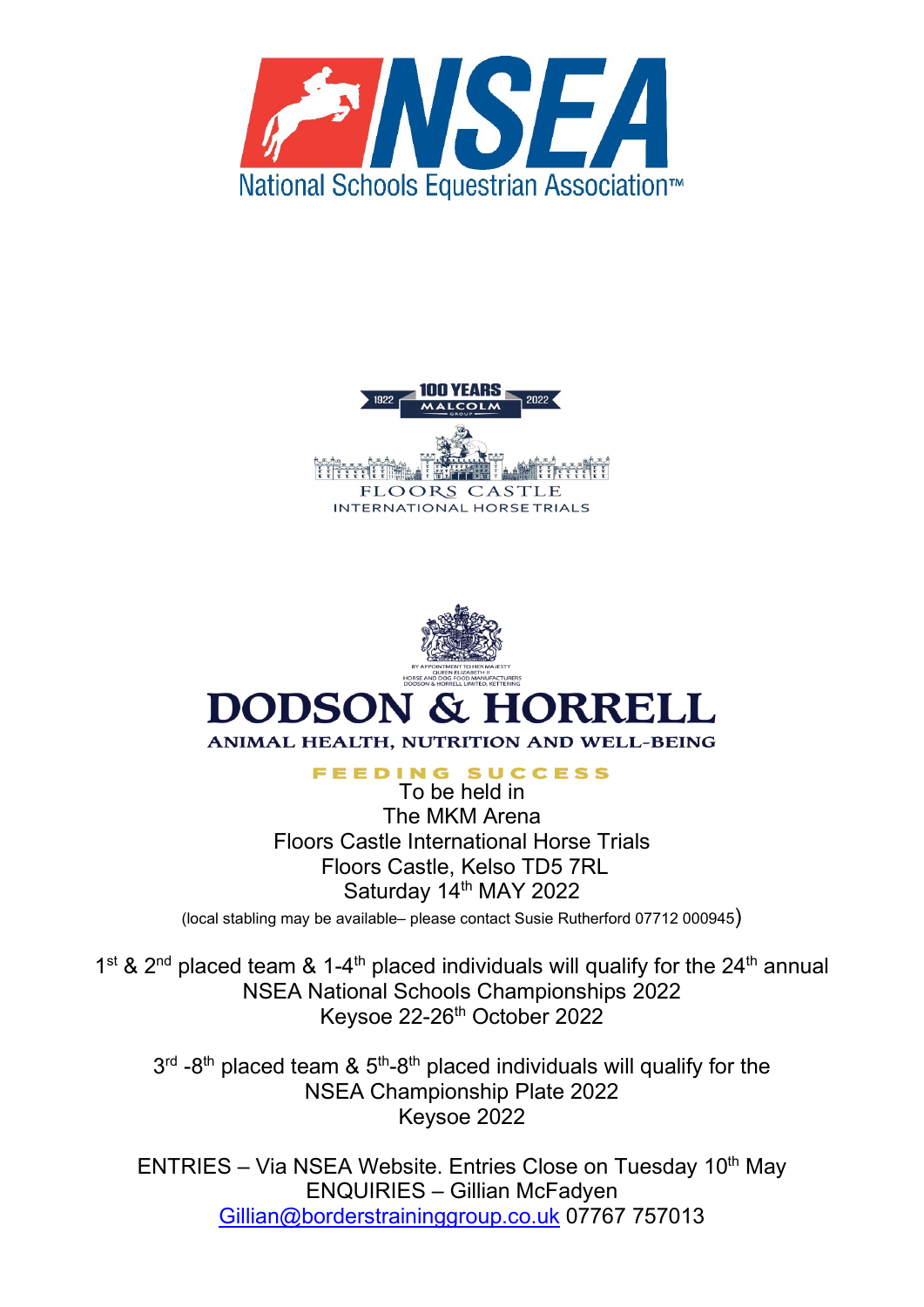Entry Fees : Class 1 £15 Other Classes £18 per team member or individual (Team members also count in individual competition) Teams of 3 or 4 – best 3 scores to count<br>Rosettes:  $1^{st} - 6^{th}$  Teams & Indiv Rosettes:  $1^{st} - 6^{th}$  Teams & Individuals Prizes kindly donated by Dodson & Horrell  $1st - 6th$  Teams & Individuals **DODSON & HORRELL** 

# **Rules – NSEA General Rules plus 'Additional Rules for Qualifiers 2021/22**

Class 1 60 – 65cm Warm Up (Not a qualifying Class) Open to all. Single phase. £15/entry

Class 2 Mini 70-75cm Team & Individual Qualifier (Riders to be aged under 14 on 1st January 2022) All team riders automatically count as individuals. £18/entry

ANIMAL HEALTH, NUTRITION AND WELL-BEING **EFFDING SUCCESS** 

Class 3 Novice 80-85cm Team & Individual Qualifier All team riders automatically count as individuals. £18/entry

Class 4 Intermediate 90-95cm Team & Individual Qualifier. All team riders automatically count as individuals £18/entry

Class 5 Open 1m-1.05 Team & Individual Qualifier All team riders automatically count as individuals £18/entry

Class 6ab Advanced 1.10 Individual Qualifier 6a) horses and 6b) ponies Please state whether you are riding a horse or pony section of the class, as the class will be split. £18/entry

**Start Times** will be available on the NSEA website and the event website 2 days before the competition [www.nsea.org.uk](http://www.nsea.org.uk/) [www.kickonevents.co.uk](http://www.kickonevents.co.uk/)

# *NSEA Covid Protocols*

**HEALTH CHECK** BEFORE YOU LEAVE

# **ONE PARENT PER COMPETITOR** WHERE POSSIBLE

KEEP YOUR DISTANCE

# PRACTISE GOOD **HAND HYGIENE**

#### **ARRIVE, COMPETE, LEAVE**